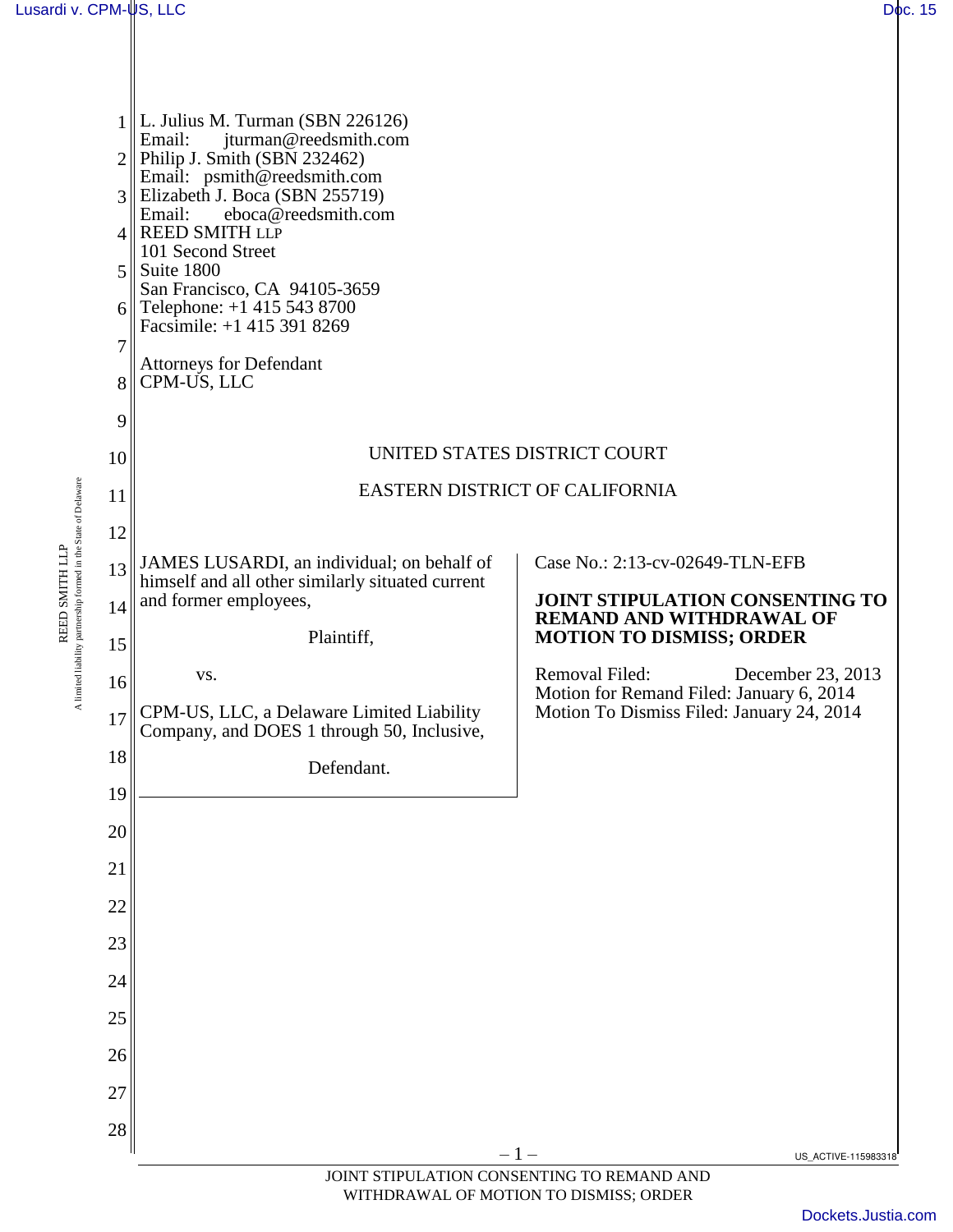4 5 6 7 8 9 10 11 12 13 14 15 16 17 18 19 20 21 22 23 24 25 26 27 the Superior Court of California, County of Sacramento, entitled JAMES LUSARDI v. CPM-US LLC, Case No. 34-2013-00154871-CU-OE-GDS (hereinafter, the "the Action"). 2. On December 20, 2013, CPM-US timely filed its Answer to the Complaint in the Superior Court of California, County of Sacramento. 3. On December 23, 2013, CPM-US timely removed the State Court Action to this Court pursuant to 28 U.S.C. Sections 1332 and 1441(b) (diversity jurisdiction). (See, Dkt No. 1). 4. On December 23, 2013, CPM-US completed the removal process by filing a conformed copy of the Removal papers with the Sacramento County Superior Court. 5. On January 6, 2014, Lusardi timely filed a First Amended Complaint as a matter of right pursuant to Fed. Rules Civ. Proc. R. 15(a)(1)(B), which added a sixth cause of action for violation of the Private Attorney General Act (Cal. Labor Code §§ 2698 et seq.). (See First Amended Complaint (Dkt. No. 8)). 6. Also on January 6, 2014, Lusardi filed a Motion to Remand the action to state court on the grounds that the Court lacks subject matter jurisdiction, because CPM-US purportedly failed to provide facts and evidence sufficient to establish that the "amount in controversy" in this Action exceeds \$75,000 as required under 28 U.S.C. § 1332(a). (See Notice of Motion and Motion to Remand (Dkt. Nos. 9 and 9-1)). 7. Following closer review of Plaintiff's Motion to Remand, including the damage calculations and claims therein presented for the first time, on January 9, 2014, CPM-US offered to stipulate to the remand of the matter to state court. 8. Lusardi rejected CPM-US' offer to stipulate to removal because Ninth Circuit precedent "the parties cannot by stipulation or waiver grant or deny federal subject matter jurisdiction." See Janakes v. United States Postal Service, 768 F.2d 1091, 1095 (9th Cir., 1985). 9. On January 14, 2014, CPM-US filed a Statement of Non-Opposition to Lusardi's

1. On November 20, 2013, Plaintiff James Lusardi ("Plaintiff" or "Lusardi")

commenced an Action against CPM-US, LLC ("CPM-US") by filing a Complaint ("Complaint") in

1

2

3

 $28 \parallel -2 -$ JOINT STIPULATION CONSENTING TO REMAND AND WITHDRAWAL OF MOTION TO DISMISS; ORDER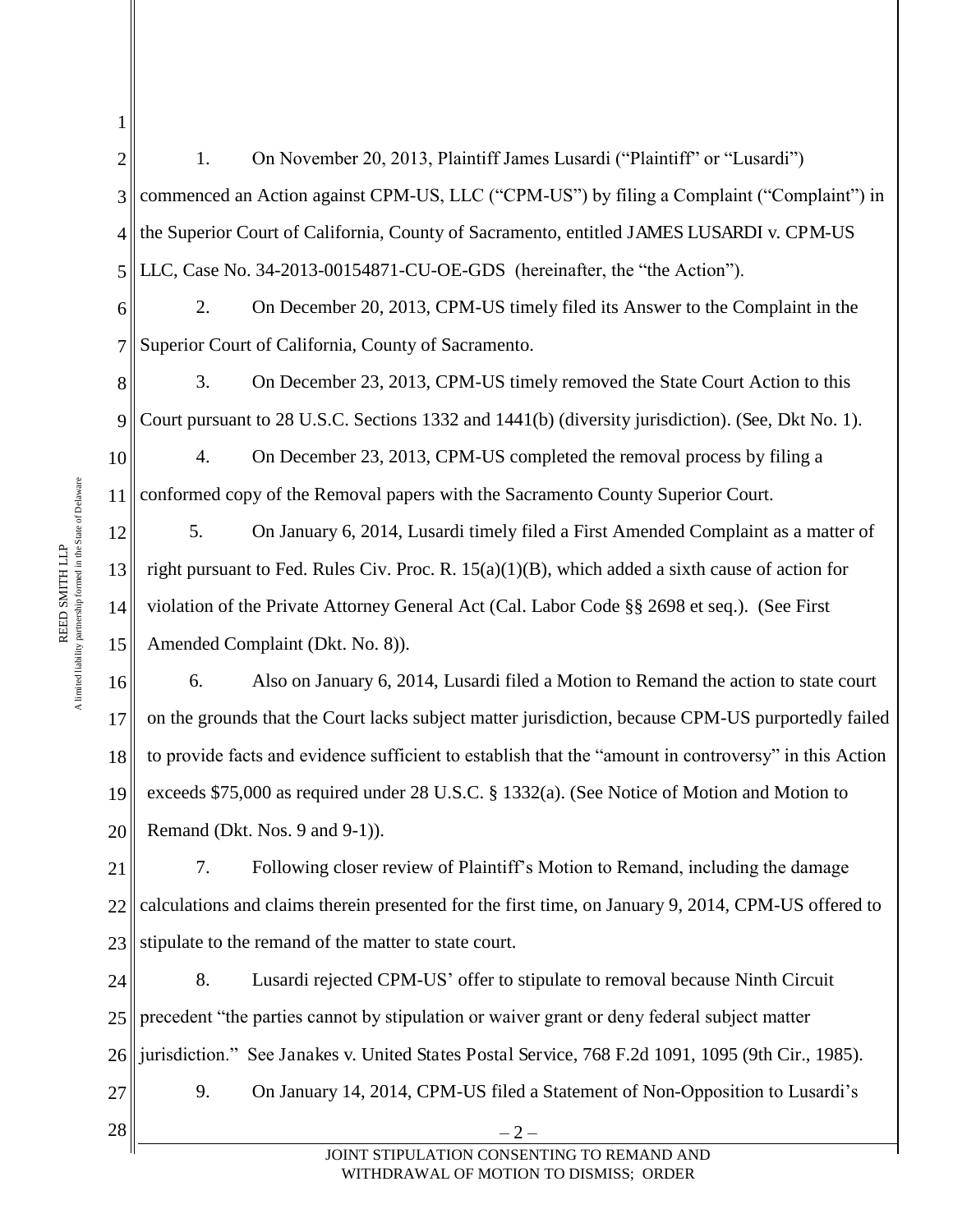1 Motion to Remand. (See Statement of Non-Opposition (Dkt. No. 11)). In so doing, CPM-US does 2 not dispute this Court lacks subject matter jurisdiction over this Action.

3 4 5 10. On January 24, 2014, Defendant filed a Motion to Dismiss the First Amended Complaint, filed in this Court, on the grounds that this court lacks jurisdiction to hear the matter and that the matter should be therefore heard in state court.

6 7 8 9 10 11 12 13 11. On January 27, 2014, Lusardi filed a Reply brief in support of his Remand Motion, asserting that **(a)** the Motion to Dismiss was mooted by his unopposed Remand Motion, **(b)** the Motion to Dismiss was improper because the First Amended Complaint was filed as a matter of right pursuant to Fed. Rules Civ. Proc. R.  $15(a)(1)(B)$ , and thereon, the right to undertake the filing was not contingent on the Court having jurisdiction over the case, and could not be stricken by the Court under applicable law, and **(c)** the Motion to Dismiss was unnecessary, as Lusardi has a concurrent right to amend his complaint to add a PAGA claim as a matter of right in state court pursuant to Cal, Lab. Code § 2699.3 (2)(C).

**NOW THEREFORE**, the parties hereby stipulate as follows:

## **STIPULATION**

16 17 1. The Plaintiff's unopposed Motion to Remand should be granted, and the Action remanded to the Sacramento County Superior Court;

2. CPM-US' Motion to Dismiss is hereby Withdrawn, as moot;

 $28 \parallel -3 -$ 

19 20 21 22 23 3. The parties stipulate that the First Amended Complaint filed on January 6, 2014 is the operative Complaint, and thereon, Lusardi shall file the same First Amended Complaint in the Sacramento County Superior Court, with the exception of changing the caption to reflect that the matter is being filed in state court and deleting paragraph 8, which is no longer relevant;

24 25 4. Thereafter, CPM-US shall file an Answer to the same First Amended Complaint that Lusardi filed in this court, once it is filed in the Sacramento County Superior Court, and shall not otherwise move to dismiss, file a demurrer, aver or otherwise respond.

14

15

18

26

27